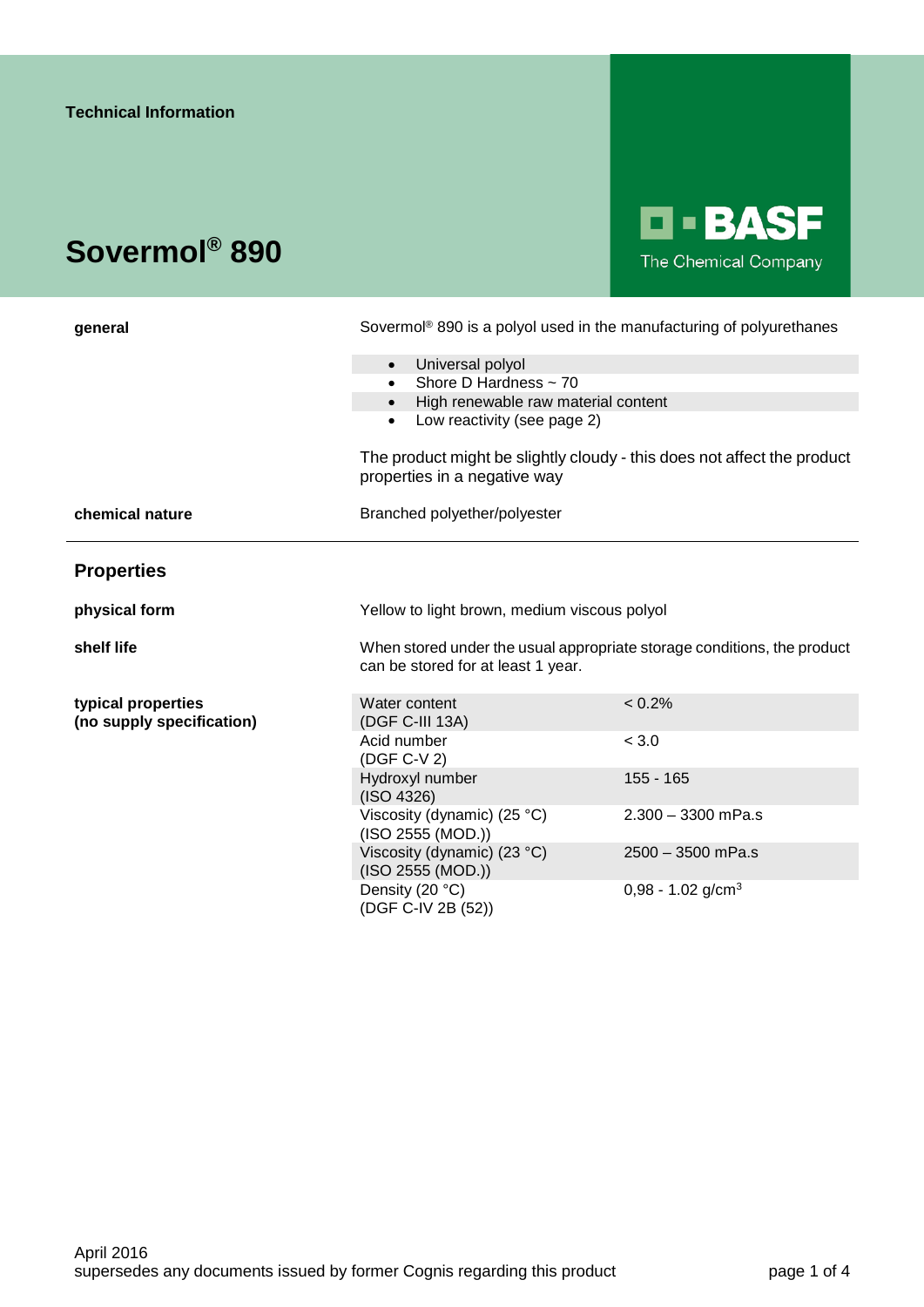# **Application**

In combination with Polymer MDI Sovermol® 890 can be used for the production of 2 pack coating and casting materials, crack bridging coatings, in floorings and for adhesives.

In addition, Sovermol® 890 shows particular water repellency, which results in less sensitivity to moisture while curing.

**Mixing Formulation (without filler)**

100 g Sovermol® 890 5 g Zeolith paste

38 g Polymer MDI\*

\*e.g. Lupranate M 20 S – BASF Polyurethanes

| Shore hardness (ISO 868)<br>(storage/room temperature) | A                        |                          |
|--------------------------------------------------------|--------------------------|--------------------------|
| after 1 day                                            | 62                       | 18                       |
| after 2 days                                           | $\overline{\phantom{a}}$ | $\overline{\phantom{a}}$ |
| after 3 days                                           | $\blacksquare$           |                          |
| after 7 days                                           | 89                       | 40                       |
| after 14 days                                          | $\overline{\phantom{a}}$ | $\overline{\phantom{a}}$ |
| after 28 days                                          | 98                       | 62                       |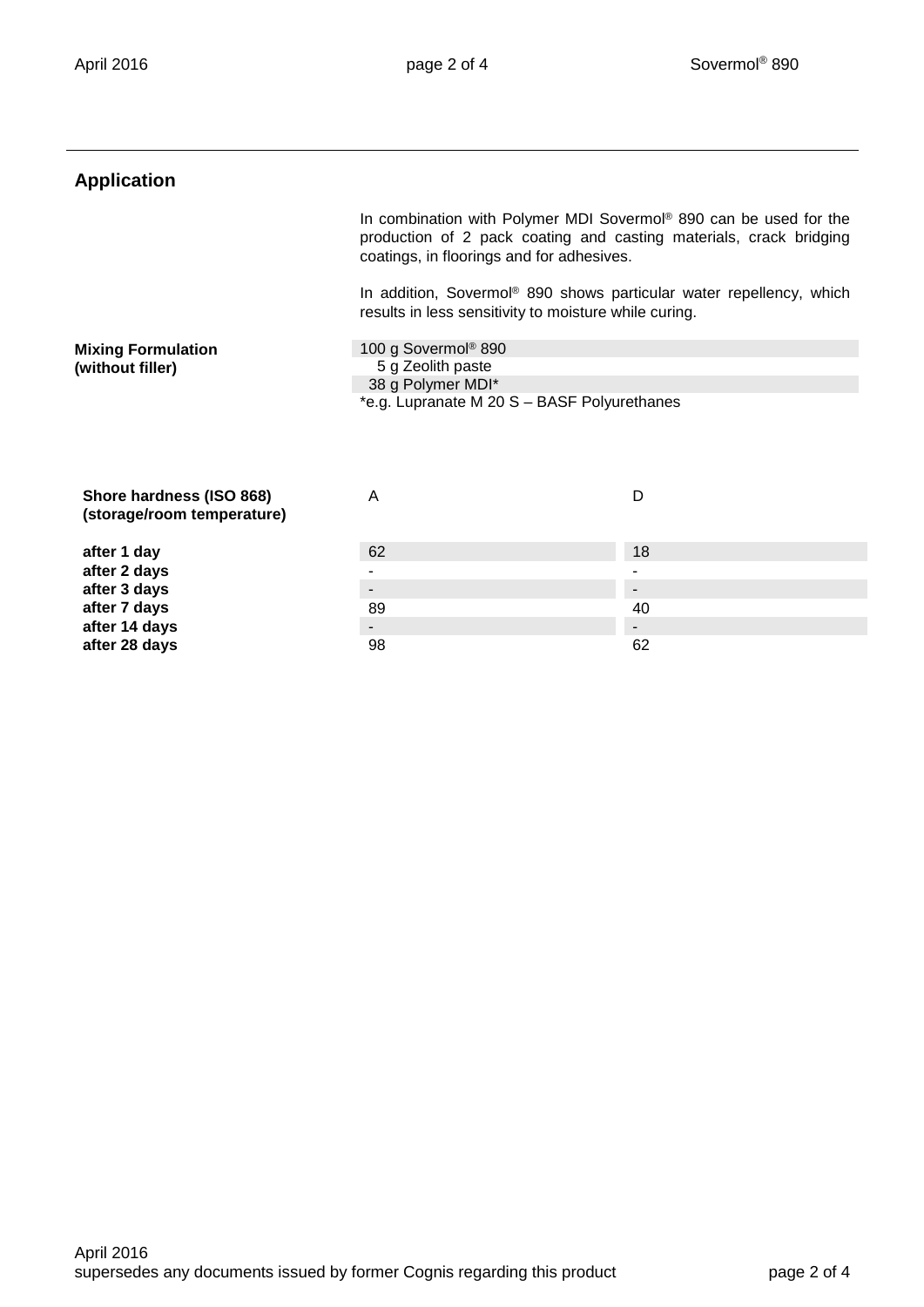## **Polymer MDI in combination with:**

|                                         | Sovermol 890 <sup>®</sup> | <b>Competitor product</b> |
|-----------------------------------------|---------------------------|---------------------------|
|                                         |                           |                           |
|                                         |                           |                           |
| <b>Mixing ratio</b>                     | 100:38                    | 100:38                    |
| <b>Geltime in hours Coesfield</b>       | 00:55                     | 00:55                     |
| Tensile strength in MPa                 | 13                        | 17                        |
| $(ISO 527-3 Type5))$                    |                           |                           |
| Elongation in % (ISO 527-3 Typ5)        | 95                        | 102                       |
| Tear resistance in N/mm                 | 58                        | 55                        |
| $(ISO 34-1)$                            |                           |                           |
| Impact resistance in mJ/mm <sup>2</sup> | 128                       | 114                       |
| End Shore hardness A/D                  | 98/62                     | 95/59                     |
| (ISO 868)                               |                           |                           |